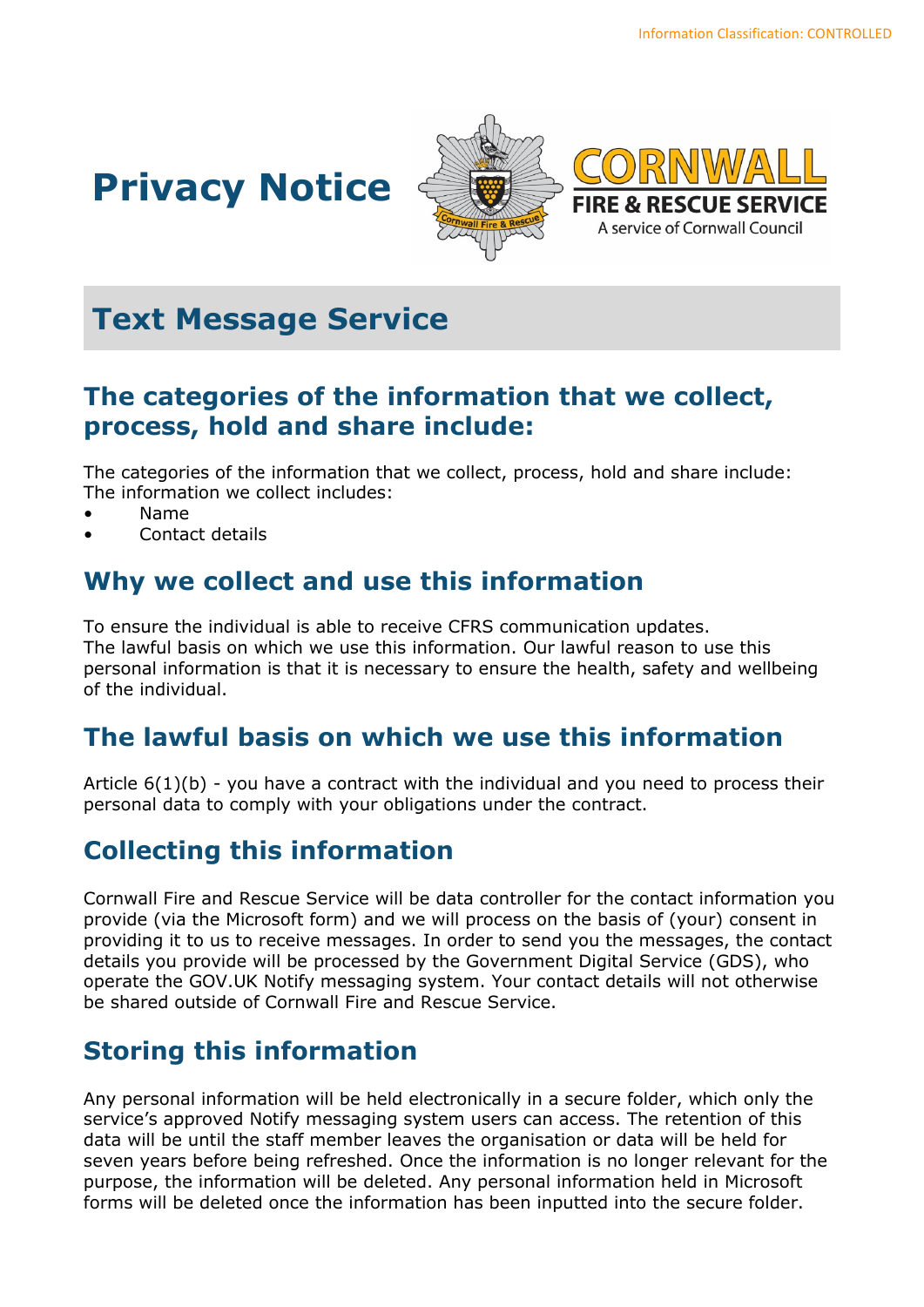## **Who we share this information with and why**

• The information is shared with GOV.UK Notify messaging system each time to send the message, personal data is held on the GOV.UK Notify site for 7 days.

#### **Requesting access to your personal data and your rights**

Your personal information belongs to you and you have the right to:

- be informed of how we will process it
- request a copy of what we hold about you and in commonly used electronic format if you wish (if you provided this to us electronically for automated processing, we will return it in the same way)
- have it amended if it's incorrect or incomplete
- have it deleted (where we do not have a legal requirement to retain it)
- withdraw your consent if you no longer wish us to process it
- restrict how we process it
- object to us using it for marketing or research purposes
- object to us using it in relation to a legal task or in the exercise of an official authority
- request that a person reviews an automated decision where it has had an adverse effect on you

## **Your rights**

You are legally entitled to request access to any information about you that we hold, and a copy using the subject access request. To access this please go to:

Webpage: [http://www.cornwall.gov.uk/council-and-democracy/data-protection-and](http://www.cornwall.gov.uk/council-and-democracy/data-protection-and-freedom-of-information/data-protection-act-1998/)[freedom-of-information/data-protection-act-1998/](http://www.cornwall.gov.uk/council-and-democracy/data-protection-and-freedom-of-information/data-protection-act-1998/)

SAR Form:<http://www.cornwall.gov.uk/media/23250703/sar-form.pdf>

## **Contact details of the Data Protection Officer**

If you would like to discuss anything in this privacy notice, please contact:

Data Protection Officer

| Address:   | Data Protection Team,<br>Cornwall Council,<br>County Hall, Truro, TR1 3AY |
|------------|---------------------------------------------------------------------------|
| Telephone: | 01872 326424                                                              |
| Email:     | dataprotection@cornwall.gov.uk                                            |

#### **Further information**

If you have concerns about the use of your personal data, the Information Commissioners Office is an independent body set up to uphold information rights in the UK. They can be contacted through their website: [www.ico.org.uk](http://www.ico.org.uk/) or their helpline on 0303 123 1113, or in writing to: